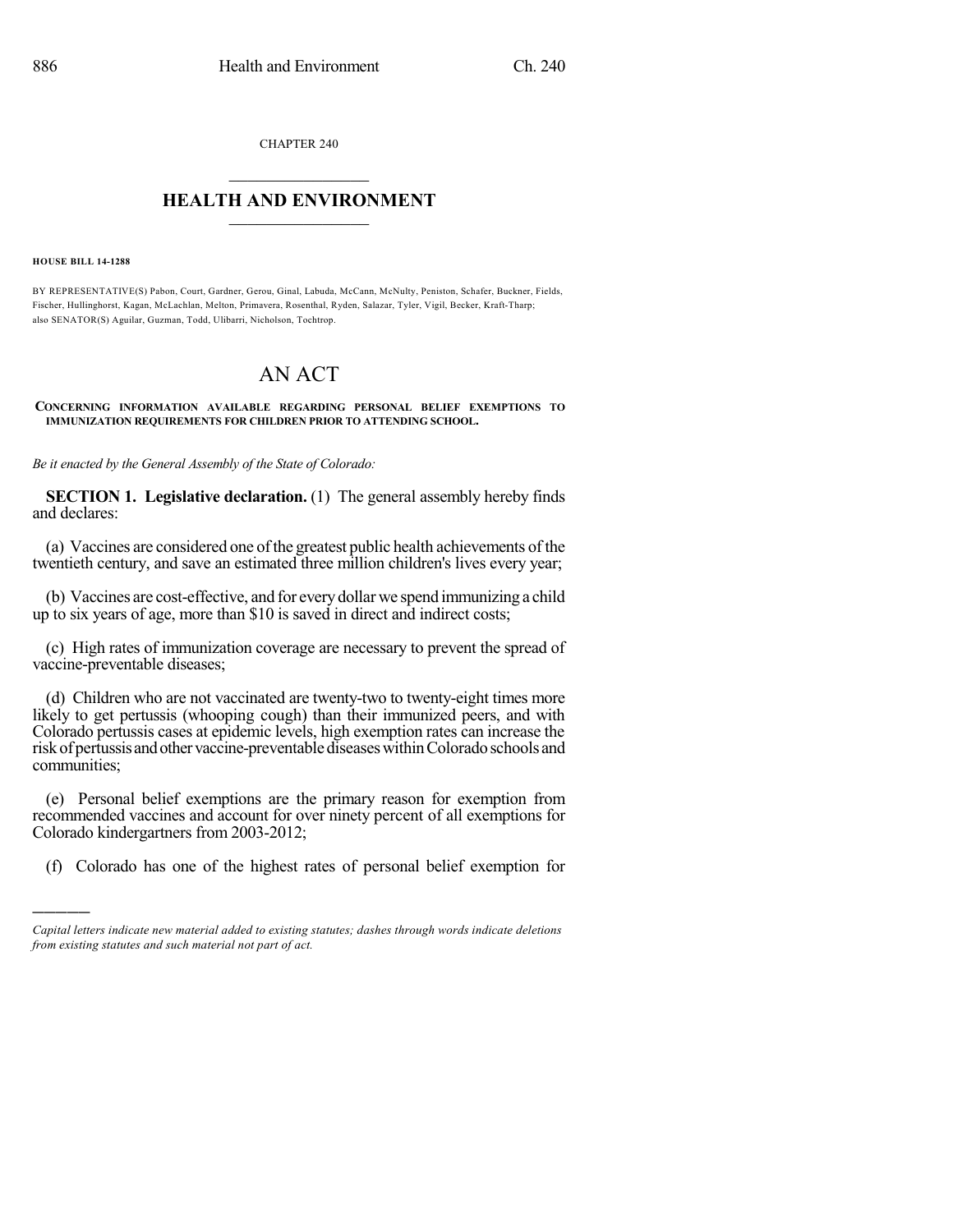immunizations in the United States, which translates to nearly three thousand kindergartners entering school unvaccinated against one or more vaccine-preventable diseases each year;

(g) States with permissive or easy procedures for claiming personal belief exemptions have higher rates of vaccine-preventable diseases; states with policies that make it easy to exempt children from immunization were associated with a ninety percent higher incidence of whooping cough in 2011;

(h) A parent's decision to refuse vaccination for their child carries risk for their child and the community at large and, therefore, it is critical that Colorado develop a policy that ensures careful consideration of the research about vaccine benefits and risks; and

(i) Vaccination does carry some risk for the child receiving the vaccination, and parents should weigh the benefits and risks before choosing to have their child vaccinated.

**SECTION 2.** In Colorado Revised Statutes, 25-4-903, **add** (2.5) and (5) as follows:

**25-4-903. Exemptionsfrom immunization - rules.** (2.5) THE STATE BOARD OF HEALTH SHALL PROMULGATE RULES REGARDING:

(a) IMMUNIZATION INFORMATION, INCLUDING EXEMPTION RATES, THAT IS AVAILABLE TO THE PUBLIC THROUGH THE DEPARTMENT, INCLUDING EVIDENCE-BASED RESEARCH, RESOURCES AND INFORMATION FROM CREDIBLE SCIENTIFIC AND PUBLIC HEALTH ORGANIZATIONS, PEER-REVIEWED STUDIES, AND AN ON-LINE LEARNING MODULE; AND

(b) THE FREQUENCY OF SUBMISSION OF EXEMPTION FORMS.

(5) EACH SCHOOL SHALL MAKE THE IMMUNIZATION AND EXEMPTION RATES OF THEIR ENROLLED STUDENT POPULATION PUBLICLY AVAILABLE UPON REQUEST.

## **SECTION 3.** In Colorado Revised Statutes, **add** 25-4-910 as follows:

**25-4-910. Immunization data collection.** (1) THE DEPARTMENT OF PUBLIC HEALTH AND ENVIRONMENT, IN CONSULTATION WITH OTHER STATE DEPARTMENTS, SHALL ESTABLISH A JOINT POLICY ON IMMUNIZATION DATA COLLECTION AND SHARING.

(2) THE DEPARTMENT OF PUBLIC HEALTH AND ENVIRONMENT SHALL PROVIDE ASSISTANCE TO SCHOOLS WITH THE ANALYSIS AND INTERPRETATION OF THE IMMUNIZATION DATA.

**SECTION 4. Effective date.** This act takes effect July 1, 2014.